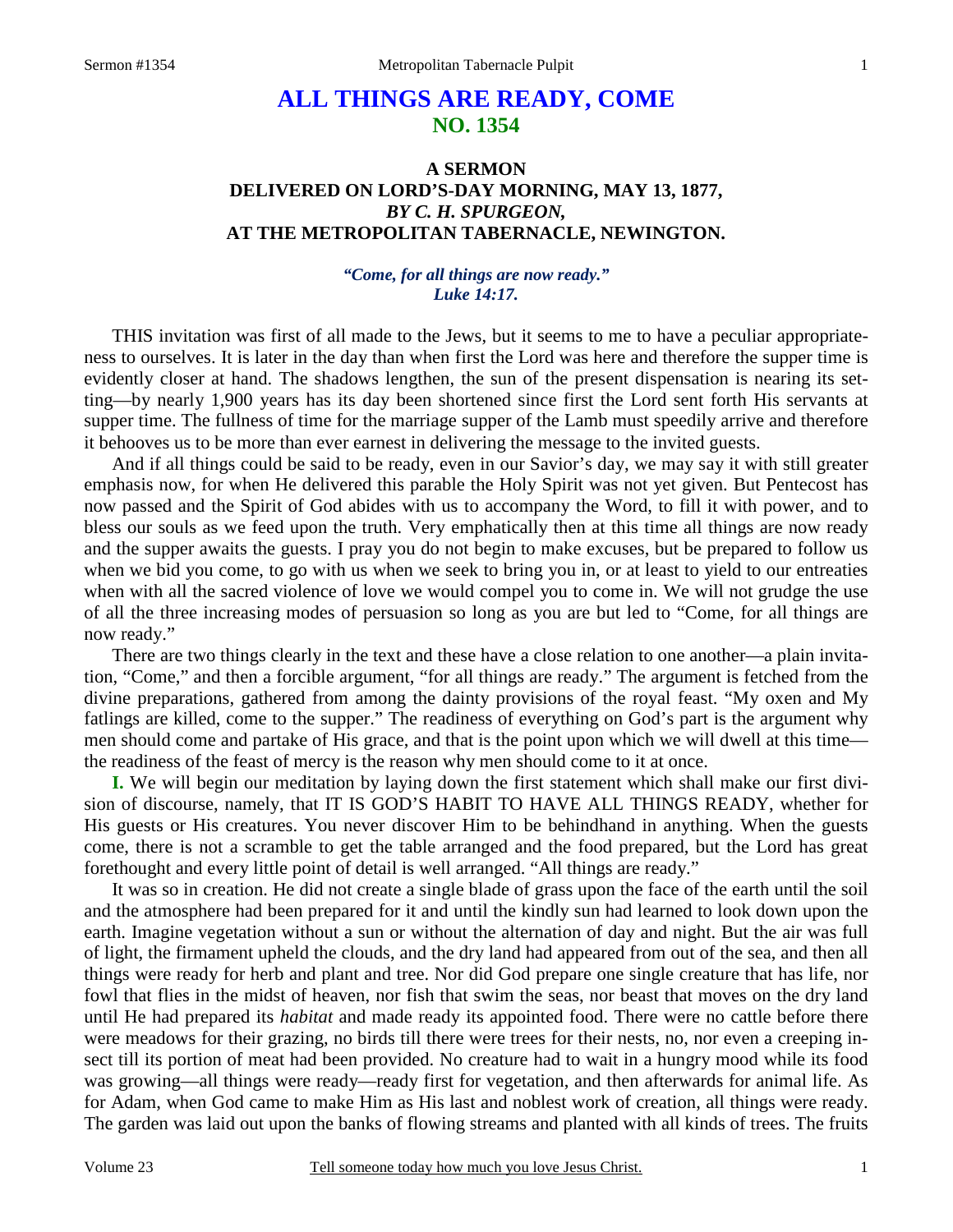were ripe for his diet and the flowers in bloom for his delight. He did not come to an unfurnished house, but he entered into a home which his Father had made pleasant and agreeable for his dwelling. The world was first fitted up and then the man who was to govern that world was placed in it. "All things are ready," the Lord seems to say, "Spring up, O herbs yielding seed." And then, "All things are ready, come forth you roes and hinds of the field." And then, "All things are ready, stand forth, O man, made in My own image!"

In later times we may gather illustrations of the same truth from the ways of God with men. The ark was first of all built and the various creatures were gathered into it, with all their necessary food for that strange voyage which they were about to take. And then the Lord said to Noah, "Come you and all your house into the ark." "All things are ready, come," was His voice to the chosen eight as they entered into the ark. There was no need to tarry any longer, every preparation was made, and therefore God shut them in. Everything is done with punctuality and exactness by the only wise God. The same day that a thing is needed, it is prepared.

Take another event in providence, such as the going down of Israel into Egypt. God had determined that Jacob and his seed should sojourn awhile in the land of Ham, but how wisely He prepared the whole matter. He sent a man before them, even Joseph, and Joseph was there upon the throne clothed with power to nourish them through the famine. He had been there years before, all in good time to store the wheat while the seven years of plenty lasted, that they might be well fed during the seven years of famine. Goshen also was at the disposal of Joseph, so that the flocks and herds of Israel might dwell in that fat land. Not into Egypt shall God's Israel go till all things are ready, and when all things are ready they will come out again with a high hand and an outstretched arm.

So it was when the tribes migrated into Canaan itself. God took them not to the promised land until all things were ready. They were made to wait for the fitting time, for the Lord said, "The iniquity of the Amorites is not yet full." Not till the inhabitants of the land had passed the bounds of mercy and were condemned to die, were the Israelites brought upon the scene to be at once their executioners and successors. And when the tribes came to the river Jordan, God had prepared everything for them, for He had sent the hornet before them to drive out the people and a pestilence also for the spies said, "It is a land that eats up the inhabitants thereof." The Lord God had gone before them to fight their battles before they came and to prepare a place for them, so that when they entered they dwelt in houses which they had not built and they gathered the fruit of olives which they had not planted. They came to a land that flowed with milk and honey, a land in a fine cultivated condition and not a wilderness which with hard labor must be reclaimed. Israel came to a country which was as the garden of the Lord, whose fruit might at once be enjoyed, for they ate of the old corn of the land almost as soon as they passed the Jordan. So you see, "All things are ready," is a proclamation which the Lord has often in spirit made to those whom He chooses to bless.

Now the fact that in the great gospel supper all things are ready teaches us, first, that *God's thoughts go before men's comings.* "Come, for all things are ready." Not, "If you come, all things will be ready," but, "they are ready and therefore come." Grace is first and man at his best follows its footsteps. Long before we ever thought of God, He thought of us. Yes, before we had a being and time itself began in the bosom of the Eternal there were thoughts of love towards those for whom the table of His mercy is now spread. He had planned and arranged everything in His august mind from of old. He had indeed foreknown and predestinated all the provisions and all the guests of His supper. All things were settled in His eternal covenant and purpose before the earth was. Never think, oh sinner, that you can outstrip the love of God. It is at the end of the race before you are at the beginning. God has completed before you have begun. His thoughts are before ours and *so are His acts,* for He does not say, "All things are planned and arranged," but, "All things are ready." Jesus, the great sacrifice, is slain. The fountain for our cleansing is filled with blood. The Holy Spirit has been given. The Word by which we are to be instructed is in our hands and the light which will illuminate that sacred page is promised us through the Holy Spirit. Things promised ought to encourage us to come to Christ, but things already given ought to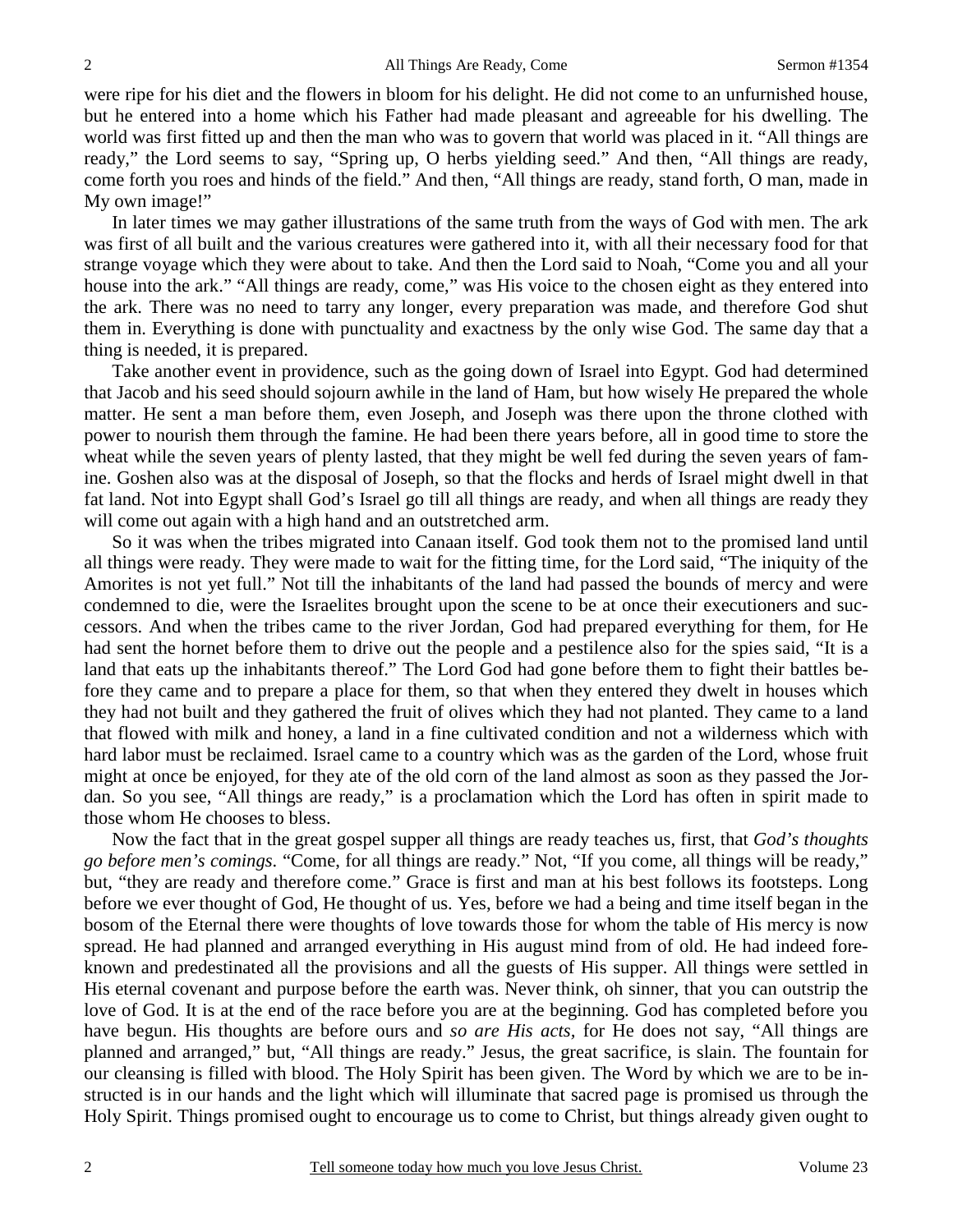be irresistible attractions. All things are already completed by the sacred Trinity before we come to cry for mercy. This should make us very hopeful and eager in our approaches to the Lord. Come, sinner. Come at once. This ought to encourage you, since all that God has to do in your salvation is done before you have a thought of Him or turn one foot towards His abode. All things are ready. Come!

*This also proves how welcome those are who come*. If you are invited to see a friend and when you reach the place, you find the door locked and after knocking many times no one answers, for there is no one at home, you reckon that there is some mistake or that the invitation was not a sincere one. Even if your host should come to the door and let you in, but should evidently be embarrassed, for there is no meal provided and he has made no arrangements for your rest at night, you soon detect it and like a wise man you quickly move off somewhere else, for if you had been welcome, things would have been prepared for you. But oh, poor soul, if you come to God, all things are ready for your entertainment—

#### *"Spread for you the festive board, With His richest dainties stored."*

The couch of rest and quietness is prepared for you. All things are ready. How freely does Jehovah welcome you, how genuine is the invitation, how sincere the desire that you should come to feast with Him. So much upon our first remark; it is the habit of the Lord to have all things ready for His guests.

**II.** Our second statement is that THIS READINESS SHOULD BE AN ARGUMENT THAT HIS SAINTS SHOULD COME continually to Him and find grace to help in every time of need. O children of God, I will lift the parable away from the immediate use which the Savior made of it to employ it for your good. You know, beloved, that whenever the Lord Jesus Christ invites His people to come to Him and to taste of His bounty, all things are ready. It was a beautiful scene by the sea of Tiberias when the Lord spoke to those who had been toiling on the lake at fishing and said to them, "Come and dine." They were willing enough to dine, but they were busy dragging to the shore those great fishes. Remember, when they did land, they found the invitation to be no vain one, for it is written, "They saw a fire of coals there and fish laid thereon, and bread." How the coals came there and the fish, and the bread, the evangelist does not tell us, but our Lord would not have asked them to dinner if He had not been able to give them a warm reception. There were the fire of coals and the fish laid thereon and bread. Whenever therefore your Lord and Master, by His blessed Spirit, calls you to come near to Him, you may be quite sure that all things are ready for your immediate enjoyment. You need never pause or hesitate, but approach Him without delay. I want to caution you against replying, "But Lord, I do not feel ready." That is most true, but that is not an argument which you should use to excuse yourself in holding back. It is *His* readiness that is the main thing, not yours, and as all things are ready, do come whether you feel ready or not. I have heard of some Christians who have said, "I do not feel in a proper frame of mind to pray." My brother, pray till you do. Some have said, "I do not think I shall go up to the house of God today. I feel so unhappy, so cast down." When should you go so much as then, in order that you may find comfort? "Still," says one, "you would not have me sing a hymn when of heavy heart?" Ay, would I not, I would indeed, I would have you sing yourself up from the depths of the sea where all God's billows have gone over you. David full often did so. When he began a psalm in the deeps and then gradually rose and rose and rose till he was in a perfect rapture of delight before the psalm was over. All things are ready with your Lord, therefore do come whether you happen to be ready or not.

Note the times when this truth ought to have power with you. All things are ready, therefore come to *the storehouse of divine promises*. Are you in spiritual poverty? Come and take what God has provided for you, for all things are yours and all the blessings of the everlasting hills belong to all the people of God. Are you needing strength? There is a promise, "As your days so shall your strength be." It is ready, come and take it. Are you needing consolation? Do you not know that all things are ready for your comfort, that two immutable things, wherein it is impossible for God to lie, are already set before you? Come you and take your solace. Ay, remember that all that God has promised belongs to all those who believe the promise and that you may therefore come at all times, however deep your need and if you have but faith you shall find the special supply for the special want. All things are ready, therefore come with holy confidence and take what is ripe enough to gather, ripe for you.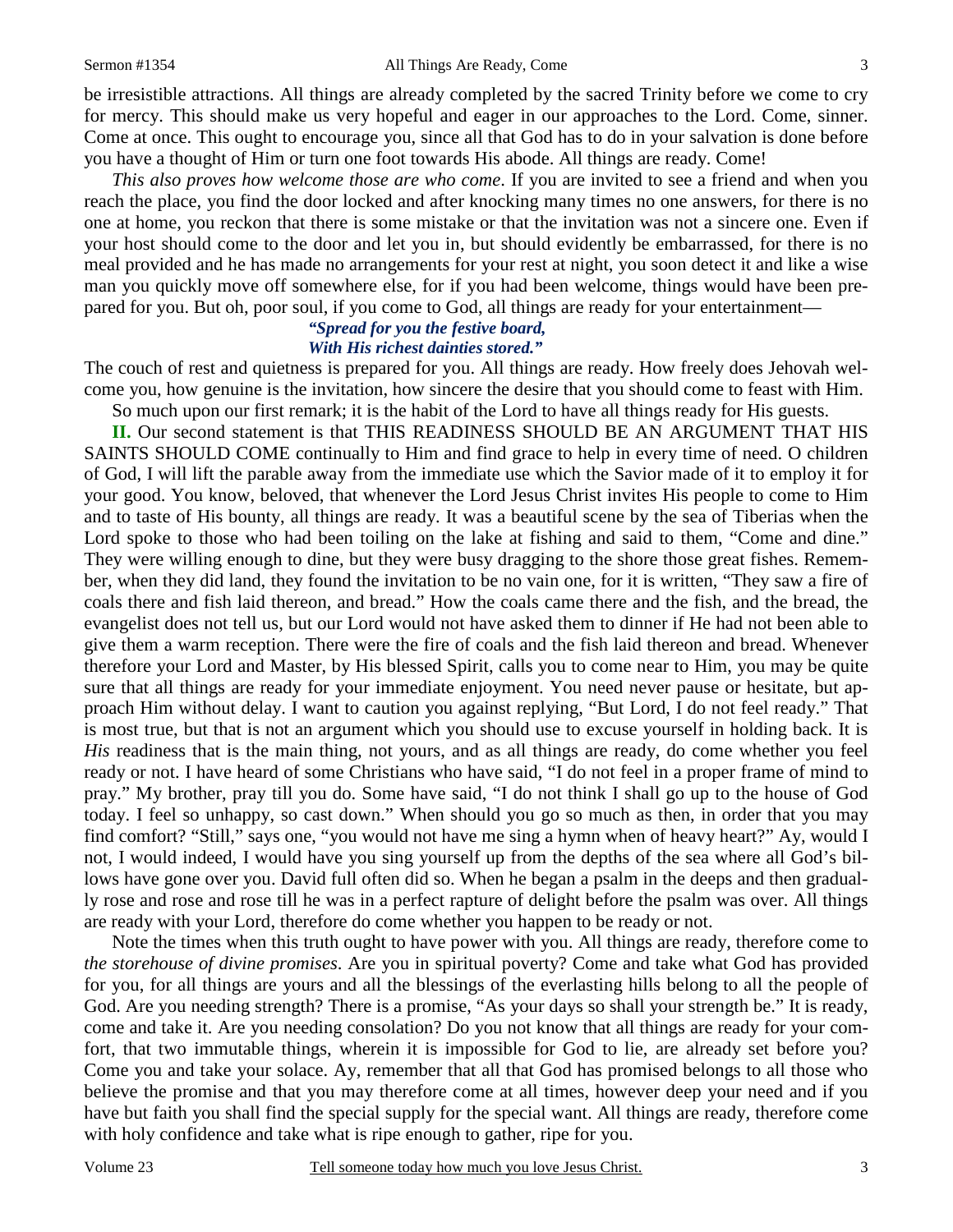Come next to *the Mercy Seat* in prayer, all things are ready there. The Mercy Seat is sprinkled with the precious blood of Christ. The veil also is torn in two and from between the cherubim; Jehovah's glory now shines forth with mildest radiance. Let us therefore come with boldness unto the throne of the heavenly grace, because everything there is ready for the pleading suppliant. You have no need to bring anything with you. You have no need of making preparations other than the Holy Spirit waits to give you in the form of groanings which cannot be uttered. Come, child of God, notwithstanding your carelessness and indifference, or whatever it may be you have to complain of, for though you are unready, the throne of grace is ready and therefore draw near to it and find the grace you need.

If at this time we feel strong promptings towards *communion* with Christ, what a blessing it is that Christ is always ready to commune with His people. "Behold," says He, "I stand at the door and knock." We think that we stand at the door and knock, but it is scarcely so. The greater truth with regard to His people is that Jesus asks for fellowship with us and tells us that if we open the door—and that is all He bids His people do—He will enter in and sup with them and they with Him. Suppose there is no supper, He will provide it—He has all things ready. The Master says, "Where is the guest chamber?" He does not say, "Where is the feast?" If Your heart will be the guest chamber, He will provide the supper and you shall sup with Him and He with you. At whose door did Christ knock according to the Scriptures? It was at the door of the Laodicean church, at the door of the very church concerning which He had said, "Because you are neither cold nor hot, I will spew you out of My mouth." Therefore, you poor Laodicean believers that are here this morning, if you have any promptings towards Christ, arise, for all things are ready and before you are aware, your soul shall be as the chariots of Amminadab. He is ready to receive us to His heart of hearts. How sweetly this ought to constrain us to fly into the arms of Jesus.

I think the same thought ought to cross our minds with regard to *every daily duty*. We wake up in the morning, but we do not know exactly what lies before us, for God's providence has constantly new revelations, but I like to think in the morning that all things are ready for my pathway through the day, that if I will go out to serve God in my ministry, He has prepared some ear into which I am to drop a gracious word and some heart in the furrows of which I shall sow some blessed seed effectually. Behold, all providence with its mighty wheels is co-working with the servant of the living God. Only go forward in zeal and confidence, my brother, and you shall find that every step of your way is ready for you. Your Master has trodden the road and marked out for you the houses of refreshment where you are to tarry till you shall come to the celestial city itself and the hallowed spots where you shall bring glory to His blessed name. For a useful life all things are ready for us.

Yes, and if beyond the daily service of life, we should feel a prompting to aspire to a *higher degree of holiness*—if we want to grow in grace and reach the fullness of the stature of a man in Christ Jesus all things are ready for us. No Christian can have a sacred ambition after holiness which the Lord is not prepared to fulfill. You that will to be like Your Master, you that desire to make a self-sacrifice that will show the power of His grace in you—the Holy Spirit waits to help you—all things shall work for you, for all things are ready. Come therefore without fear.

One of these days it may be that you and I shall either be grown very old or else disease will lay hold upon us and we shall lie upon the sick bed watching and waiting for our Master's coming. Then there shall suddenly appear a messenger from Him who will bring us this word, "All things are ready, come unto the supper," and closing our eyes on earth, we shall open them in heaven and see what He has done who so sweetly said, "I go to prepare a place for you, and if I go to prepare a place for you I will come again and receive you unto Myself, that where I am, there you may be also." Oh, it will be a joyous moment when we shall hear the summons, "All things are ready, quit your house of clay, your farm, your merchandise, and even her who lies in your bosom, for the marriage of the Lamb has come and you must be there. Therefore, rise up, My love, My fair one and come away. The winter is over and past, the time of the singing of birds is come for you, all things are ready, come!" I feel tempted to linger here, but I must tear myself away from this point to pass on to the next.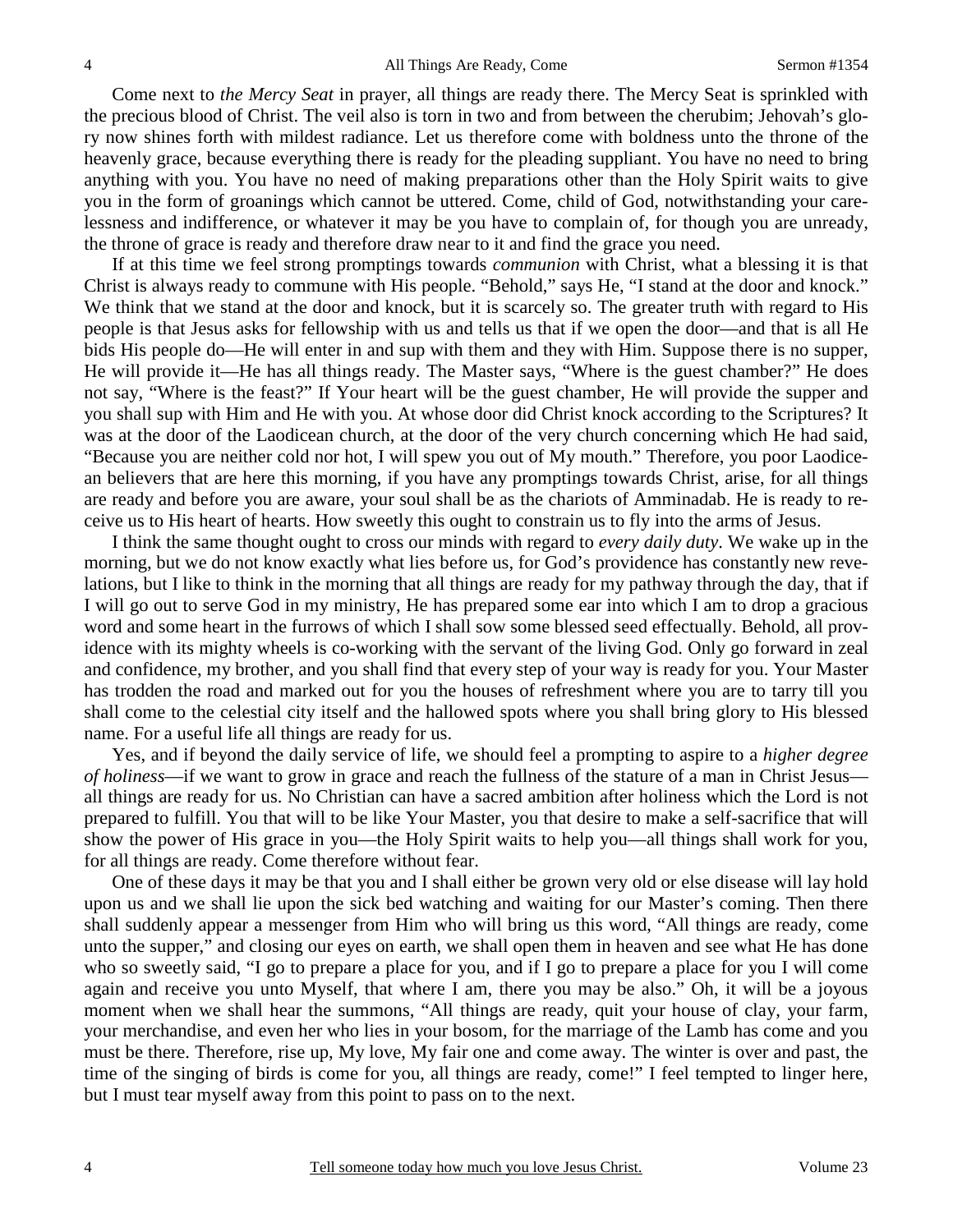**III.** THE PERFECT READINESS OF THE FEAST OF DIVINE MERCY IS EVIDENTLY IN-TENDED TO BE A STRONG ARGUMENT WITH SINNERS WHY THEY SHOULD COME AT ONCE. To the sinner, then, do I address myself. Soul, do you desire eternal life? Is there within your spirit a hungering and a thirsting after such things as may satisfy your spirit and make you live forever? Then hearken while the Master's servant gives you the invitation. "Come, for *all things* are ready"—all, not some, but all. There is nothing that you can need between here and heaven but what is provided in Jesus Christ, in His person and in His work. All things are ready—life for your death, forgiveness for your sin, cleansing for your filth, clothing for your nakedness, joy for your sorrow, strength for your weakness—yes, more than all that you can ever want is stored up in the boundless nature and work of Christ. You must not say, "I cannot come because I have not this or have not that." Are you to prepare the feast? Are you to provide anything? Are you the purveyor of even so much as the salt or the water? You know not your true condition or you would not dream of such a thing. The great Householder Himself has provided the whole of the feast—you have nothing to do with the provision but to partake of it. If you lack, come and take what you lack. The greater your need, the greater reason why you should come where all things that your need can possibly want will at once be supplied. If you are so needy that you have nothing good at all about you, all things are ready. What would you provide when God has provided all things? Superfluity of naughtiness would it be if you were to think of adding to His "all things." It would be but a presumptuous competing with the provisions of the great King and this He will not endure. All that you want—I can but repeat the words—between the gates of hell, where you now lie, and the gates of heaven, to which grace will bring you if you believe, all is provided and prepared in Jesus Christ the Savior.

And all things are *ready,* dwell on that. The oxen and the fatlings were killed. What is more, they were prepared to be eaten, they were ready to be feasted on, they smoked on the board. It is something when the king gives orders for the slaughter of so many bullocks for the feast, but the feast is not ready. And when, beneath the blade, the victims fall and they are stripped and hung up ready for the fire, there is something done, but they are not ready. It is when the meat is served hot and steaming upon the table and all that is wanted is brought forth and laid in proper order for the banquet—it is then that all things are ready, and this is the case now. At this very moment you will find the feast to be in the best possible condition. It was never better and never can be better than it is now. All things are ready, just in the exact condition that you need them to be, just in such condition as shall be best for your soul's comfort and enjoyment. All things are ready. Nothing needs to be further mellowed or sweetened. Everything is at the best that eternal love can make it.

But notice the word, "now." "All things are *now* ready"—just now—at this moment. At feasts, you know, the good housewife is often troubled if the guests come late. She would be sorry if they came half-an-hour too soon, but half-an-hour too late spoils everything, and in what a state of fret and worry she is if, when all things are now ready, her friends still delay. Leave food on the fire awhile and it does not seem to be "now ready," but something more than ready and even spoiled. So does the great Householder lay stress upon this, "all things are now ready," therefore come at once. He does not say that if you will tarry for another seven years, all things will then be ready—God grant that long before that space of time, you may have got beyond the needs of persuasion by having become a taster of the feast, but He does say that all things are ready now, just now. Just now that your heart is so heavy and your mind is so careless that your spirit is so wandering—all things are ready now. Just now, though you have never thought of these things before, but dropped in this morning to see this large assembly with no motive whatever as to your own salvation, yet all things are ready now. Though your sins are as the stars of heaven and your soul trembles under an awful foreboding of coming judgment, yet, "all things are now ready." After all your rejections of Christ, after the many invitations that have been thrown away upon you, come you to the supper.

And if they are ready *now,* the argument is come, *now,* while still all things are ready. While the Spirit lingers and still does strives with men. While mercy's gates still stand wide open that, "Whoever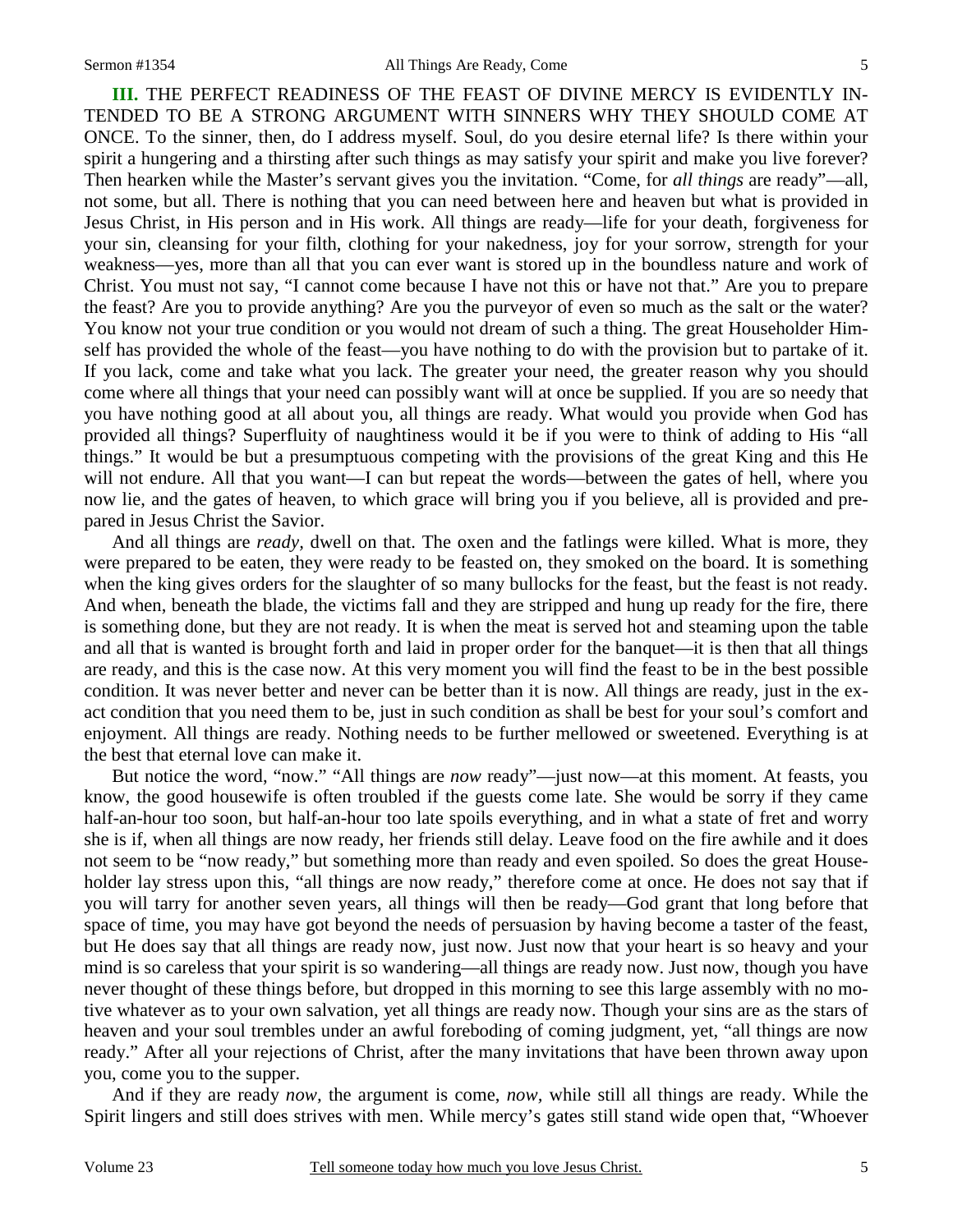will, may come." While life and health and reason still are spared to you and the ministering voice that bids you come can still be heard, come now, come at once—all things are ready—come! Delay is as unreasonable as it is wicked now that all things are ready.

Notice that all things were ready for those who were bidden. They did not come, but they were not mocked when they were bid to come. The fact of all things being ready proved that the invitation was a sincere one, although it was a rejected one. There are some who will not have us give an invitation to any but to those whom we believe are sure to come, no, in a measure have come. That is to say, they make a minister to be a mere superfluity. Why need he come and invite those who have already begun to come? But we believe it to be our duty and our privilege to invite the whole mass of mankind and even those who will not come. If we knew they would not come, we should not therefore exempt them from the bidding—for the servant was sent to bid them to the wedding who, nevertheless, all with one consent began to make excuse. They were invited and earnestly invited and all things were ready, though they came not. O my dear hearers, if you do not come to Christ you will perish, but you will never be able to say you were not bidden and that there was nothing ready for you. No, there stands the feast all spread and you are sincerely and honestly bidden to come. God grant that you may come and come at once.

**IV.** Now I am going to pass on to my fourth and last point, which may God bless to the comfort of some seeking soul. THIS TEXT DISPOSES OF A GREAT DEAL OF TALK ABOUT THE SINNER'S READINESS OR UNREADINESS, because, if the reason why a sinner is to come is because all things are ready, then it is idle for him to say, "But I am not ready." It is clear that all the readiness required on man's part is a willingness to come and receive the blessing which God had provided. There is nothing else necessary. If men are willing to come, they may come, they will come. Where the Lord has been pleased to touch their will so that man has a desire towards Christ; where the heart really hungers and thirsts after righteousness, that is all the readiness which is wanted. All the fitness He requires is that first you feel your need of Him (and that He gives you) and that secondly, in feeling your need of Him, you are willing to come to Him. Willingness to come is everything. A readiness to believe in Jesus, a willingness to cast the soul on Him, a preparedness to accept Him just as He is, because you feel that He is just the Savior that you need—that is all. There was no other readiness, there could have been none in the case of those who were poor and blind and crippled and maimed, yet came to the feast. The text does not say, "You are ready, therefore come." That is a legal way of putting the gospel, but it says, "All things are ready, the gospel is ready, therefore you are to come." As for your readiness, all the readiness that is possibly wanted is a readiness which the Spirit gives us, namely, willingness to come to Jesus.

Now notice that the unreadiness of those who were bidden arose out of their possessions and out of their abilities. One would not come because he had bought a piece of land. What a great heap Satan casts up between the soul and the Savior! What with worldly possessions and good deeds, he builds an earthwork of huge dimensions between the sinner and his Lord. Some gentlemen have too many acres ever to come to Christ. They think too much of the world to think much of Him. Many have too many fields of good works in which there are growing crops in which they pride themselves and these cause them to feel that they are persons of great importance. Many a man cannot come to Christ for all things because he has so much already. Others of them could not come because they had so much to do and could do it well—one had bought five yoke of oxen. He was going to prove them. A strong man, quite able for plowing, the reason why he did not come was because he had so much ability. Thousands are kept away from grace by what they have and by what they can do. Emptiness is more preparatory to a feast than fullness. How often does it happen that poverty and even inability help to lead the soul to Christ. When a man thinks himself to be rich he will not come to the Savior. When a man dreams that he is able at any time to repent and believe and to do everything for himself that is wanted, he is not likely to come and by simple faith repose in Christ. It is not what you have not but what you have that keeps many of you from Christ. Sinful self is a devil, but righteous self is seven devils. The man who feels himself guilty may for a while be kept away by his guilt. But the man who is self-righteous will never come. Until the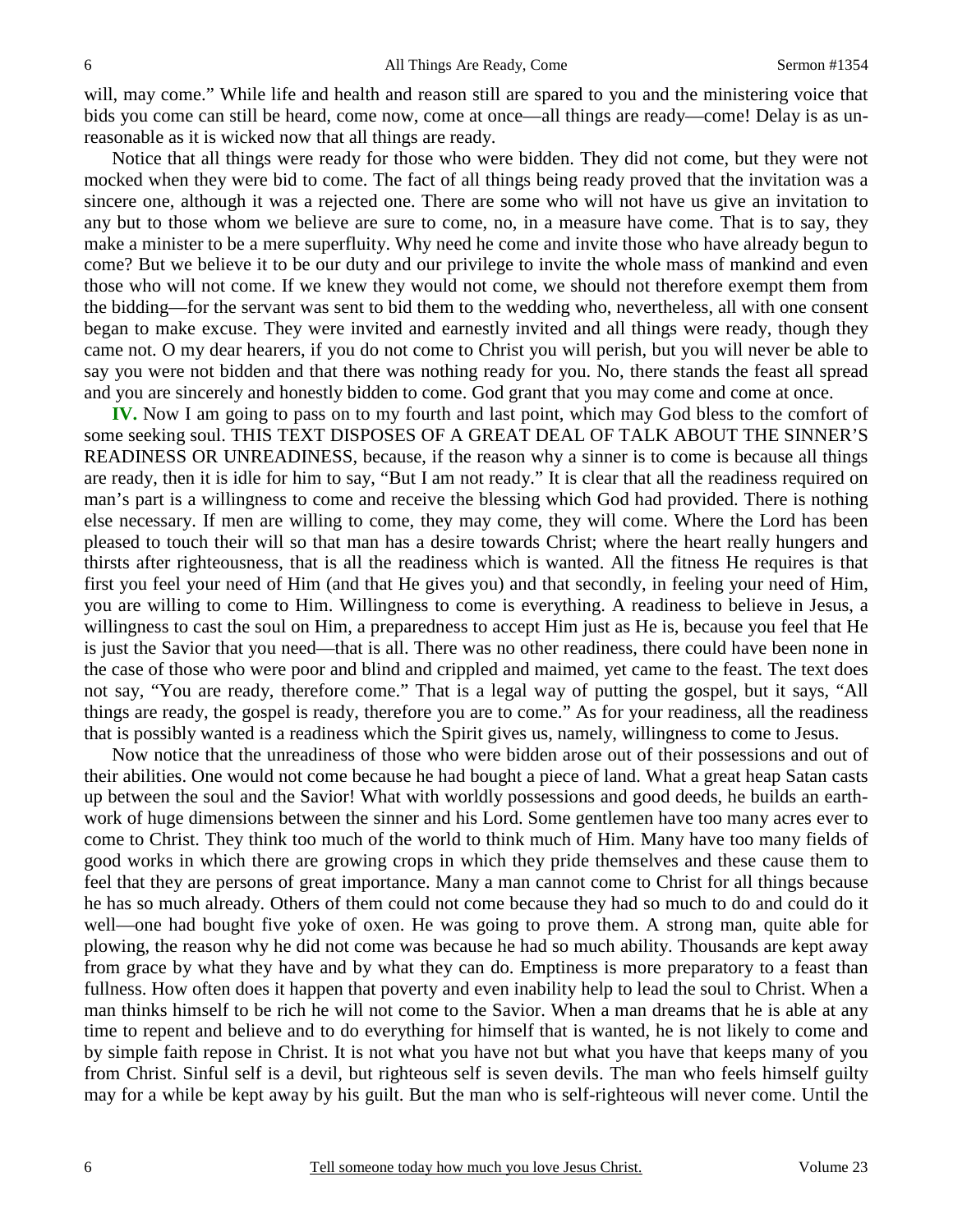Lord has taken his pride away from him, he will still refuse the feast of free grace. The possession of abilities and honors and riches keep men from coming to the Redeemer.

But on the other hand, personal condition does not constitute unfitness for coming to Christ, for the sad condition of those who became guests did not debar them from the supper. Some were *poor* and doubtless wretched and ragged—they had not a penny to bless themselves with, as we say. Their garments were tattered, perhaps worse. They were filthy. They were not fit to be near respectable people they would certainly be no credit to my Lord's Table, but those who went to bring them in did not search their pockets, nor look at their coats, but they fetched them in. They were poor, but the messengers were told to bring in the poor and therefore brought them. Their poverty did not prevent their being ready and oh, poor soul, if you are literally poor, or spiritually poor, neither sort of poverty can constitute an unfitness for divine mercy.—

### *"The poorer the wretch the welcomer here."*

If you are brought to your last penny, yes, if that is spent and if you have pawned all and you are left in debt over head and ears, and think that there is nothing for you but to be laid by the heels in prison forever, nevertheless, you may come, poverty and all.

Another class of them were *maimed* and so were not very comely in appearance—an arm had been lopped off or an eye had been gouged out. One had lost a nose and another a leg; they were in all stages and shapes of dismemberment. Sometimes we turn our heads away and feel that we would rather give anything than look upon beggars who show their wounds and describe how they were maimed. But it did not matter how badly they were disfigured—they were brought in and not one of them was repulsed because of the ugly cuts he had received. So, poor soul, however Satan may have torn and lopped you, and into whatsoever condition he may have brought you, so that you feel ashamed to live, nevertheless, this is no unfitness for coming. Just as you are, you may come to His table of grace. Moral disfigurements are soon rectified when Jesus takes the character in hand. Come to Him, however sadly you are injured by sin.

There were others who were *halt,* that is to say, they had lost a leg or it was of no use to them, and they could not come except they had a crutch and crawled or hopped upon it, but nevertheless, that was no reason why they were not welcome. Ah, if you find it difficult to believe, it is no reason why you should not come and receive the grand absolution which Jesus Christ is ready to bestow upon you. Lame with doubting and distrusting, nevertheless, come to the supper and say, "Lord, I believe; help You my unbelief."

Others were *blind* people and when they were told to come they could not see the way, but in that case the messenger was not told to tell them to come, he was commanded to bring them and a blind man can come if he is brought. All that was wanted was willingness to be led by the hand in the right direction. Now, you that cannot fully understand the gospel as you desire to do, that are puzzled and muddled, give your hand to Jesus and be willing to be led, be willing to believe what you cannot comprehend, and to grasp in confidence that which you are not yet able to measure with your understanding. The blind, however ignorant or uninstructed they are, shall not be kept away because of that.

Then there were the men in the *highways*. I suppose they were beggars. And the men in the *hedges,* I suppose they were hiding and were probably thieves, but nevertheless they were told to come and though they were highwaymen and hedge-birds that did not prevent their coming and finding welcome. Though outcasts, off-casts, spiritual gypsies, and people that nobody cared for, yet, whatever they might be, that was not the question—they were to come because all things were ready. Come in rags, come in filth, come maimed, come covered with sores; come in all sorts of filthiness and abomination, yet because all things are ready they were to be brought or to be compelled to come in.

Now, lastly, I think it was the very thing which in any one of these people looked like unfitness, which was a help to them. It is a great truth that what we regard as unfitness is often our truest fitness. I want you to notice these poor, blind, and lame people. Some of those who were invited would not come because they had bought some land or five yoke of oxen, but when the messenger went up to the poor man in rags and said, "Come to the supper," it is quite clear he would not say he had bought a field or